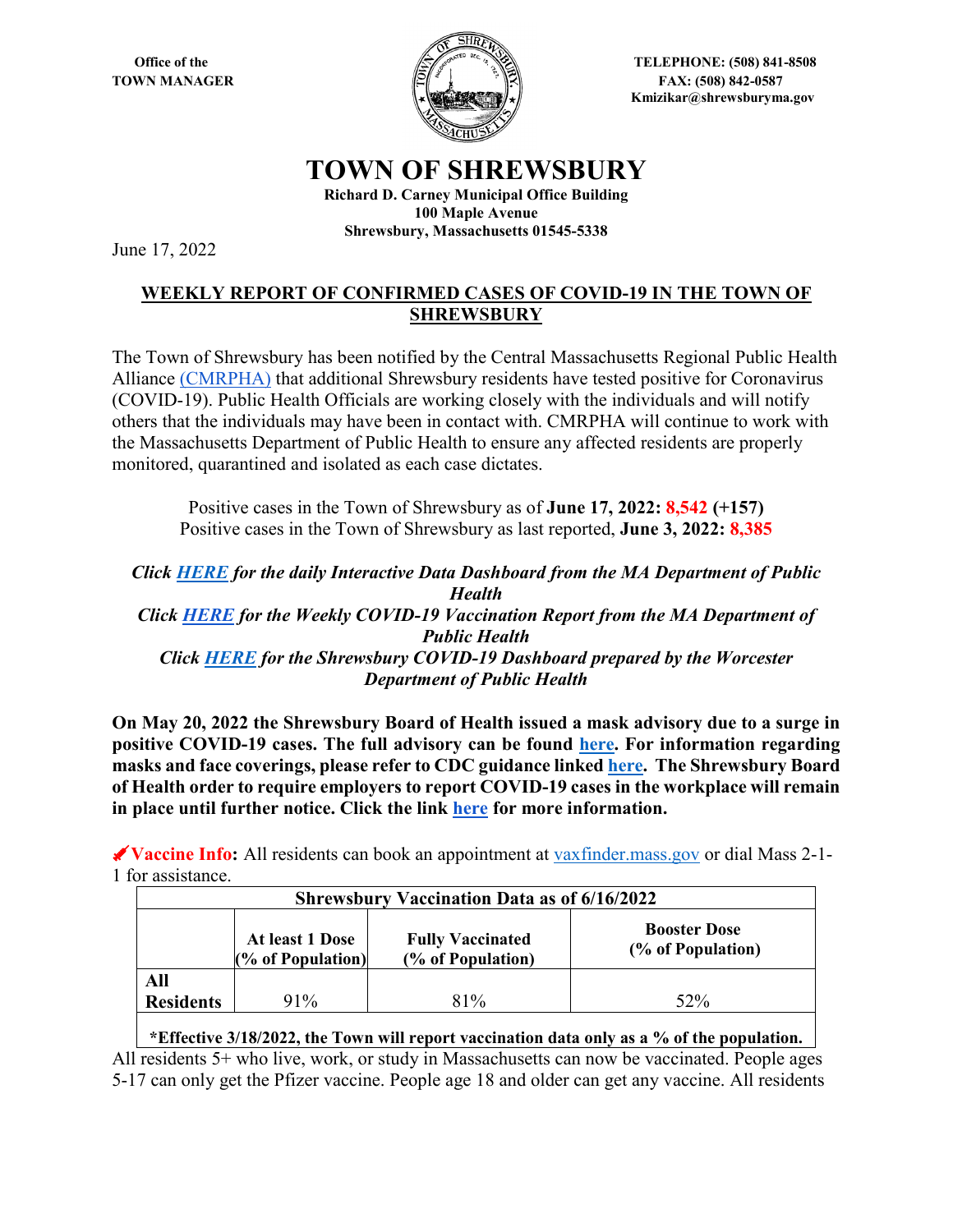18+ are now eligible for a Moderna booster shot, and 12+ are eligible for a Pfizer booster shot, 6 months after receiving the second dose of a Moderna or Pfizer COVID-19 vaccine. All residents 18+ who received a single dose of the Johnson & Johnson COVID-19 vaccine are eligible for a Johnson & Johnson COVID-19 booster shot.



Week Ending

The Central Massachusetts Regional Public Health Alliance has also provided the following vaccination data as of June 16, 2022:

| <b>Town</b> | <b>Age Group</b> | <b>Individuals with at</b><br>least one dose | <b>Fully vaccinated</b><br><b>individuals</b> | <b>Individuals with</b><br>booster doses |
|-------------|------------------|----------------------------------------------|-----------------------------------------------|------------------------------------------|
| Shrewsbury  | 5-11 Years       | 75%                                          | 67%                                           | 4%                                       |
| Shrewsbury  | 12-15 Years      | >95%                                         | >95%                                          | 38%                                      |
| Shrewsbury  | 16-19 Years      | >95%                                         | 93%                                           | 59%                                      |
| Shrewsbury  | 20-29 Years      | 82%                                          | 70%                                           | 41%                                      |
| Shrewsbury  | 30-49 Years      | >95%                                         | 85%                                           | 54%                                      |
| Shrewsbury  | 50-64 Years      | >95%                                         | 92%                                           | 69%                                      |
| Shrewsbury  | 65-74 Years      | $>95\%$                                      | >95%                                          | 82%                                      |
| Shrewsbury  | 75+ Years        | >95%                                         | 94%                                           | 77%                                      |
| Shrewsbury  | <b>Total</b>     | 91%                                          | 81%                                           | 52%                                      |

*Data as of 6/16/2022*

Demographic data was not available last week. As such, the Central Massachusetts Public Health Alliance has provided the demographic data as of June 10, 2022 for inclusion in this week's report:

| <b>Shrewsbury Age</b><br><b>Categories</b> | # Cases | $%$ of<br><b>Cases</b> |
|--------------------------------------------|---------|------------------------|
| $0 - 9$                                    | 1,105   | 13                     |
| 10-19                                      | 1,441   | 16.95                  |
| 20-30                                      | 1,162   | 13.67                  |
| 30-39                                      | 1,139   | 13.4                   |
| 40-49                                      | 1,242   | 14.61                  |
| 50-59                                      | 1,195   | 14.06                  |
| 60-69                                      | 672     | 7.9                    |
| $>=70$                                     | 546     | 6.42                   |
| <b>Total</b>                               | 8,502   | 100                    |